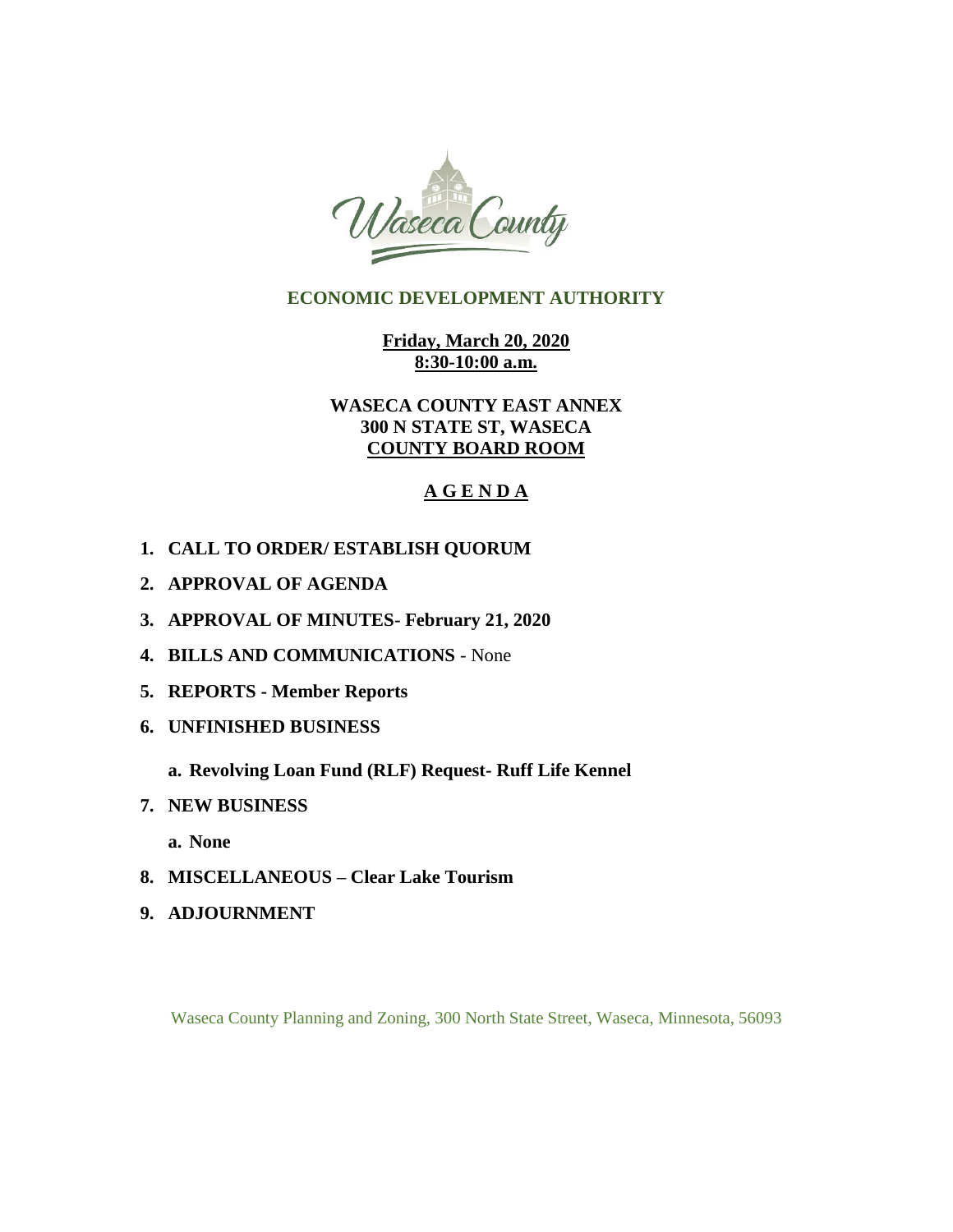# **WASECA COUNTY ECONOMIC DEVELOPMENT AUTHORITY**

#### **MINUTES OF FEBRUARY 21, 2020**

### **D R A F T**

#### **CALL TO ORDER/ESTABLISH A QUORUM**

A quorum to conduct business was established and the Chair, Pam Lehrke called the Waseca County Economic Development Authority meeting to order at 8:30 a.m. at the meeting room in the East Annex Building.

#### **MEMBERS PRESENT**

Pam Lehrke, Carol Raimann, Doug Christopherson, Russ Frederick, Chris Osterloh, Brad Krause.

#### **MEMBERS ABSENT**

Charles Benson.

#### **STAFF PRESENT**

Mark Leiferman, Planning and Zoning Administrator, Maame Yorke, Planning and Zoning Specialist.

#### **OTHERS PRESENT**

Names include as seen on sign-in sheet. Spellings of names shown as best as possible from handwritten signatures.

Darcy M Roemhildt, Jon W Roemhildt (arrived after the meeting commenced)

#### **ELECTION OF OFFICERS/MEETING DATES**

Raimann made a motion to elect Pam Lehrke as the Waseca County Economic Development Authority Chair. Motion seconded by Krause. Motion passed unanimously.

Krause made a motion to elect Charles Benson as the Waseca County Economic Development Authority Vice Chair with Lehrke seconding the motion. Motion passed unanimously.

A motion was made by Raimann to elect herself, Carol Raimann, as the Waseca County Economic Development Authority Secretary. Motion was seconded by Lehrke and it was passed unanimously.

A motion was made by Benson to elect himself, Chris Osterloh, as the Waseca County Economic Development Authority Treasurer. Motion was seconded by Lehrke and it was passed unanimously.

After electing officials, there were discussions on the meeting timetable for the EDA. Frederick made a motion to maintain County EDA meeting as, which is, every third Friday of each month is. Motion was seconded by Osterloh and it was approved.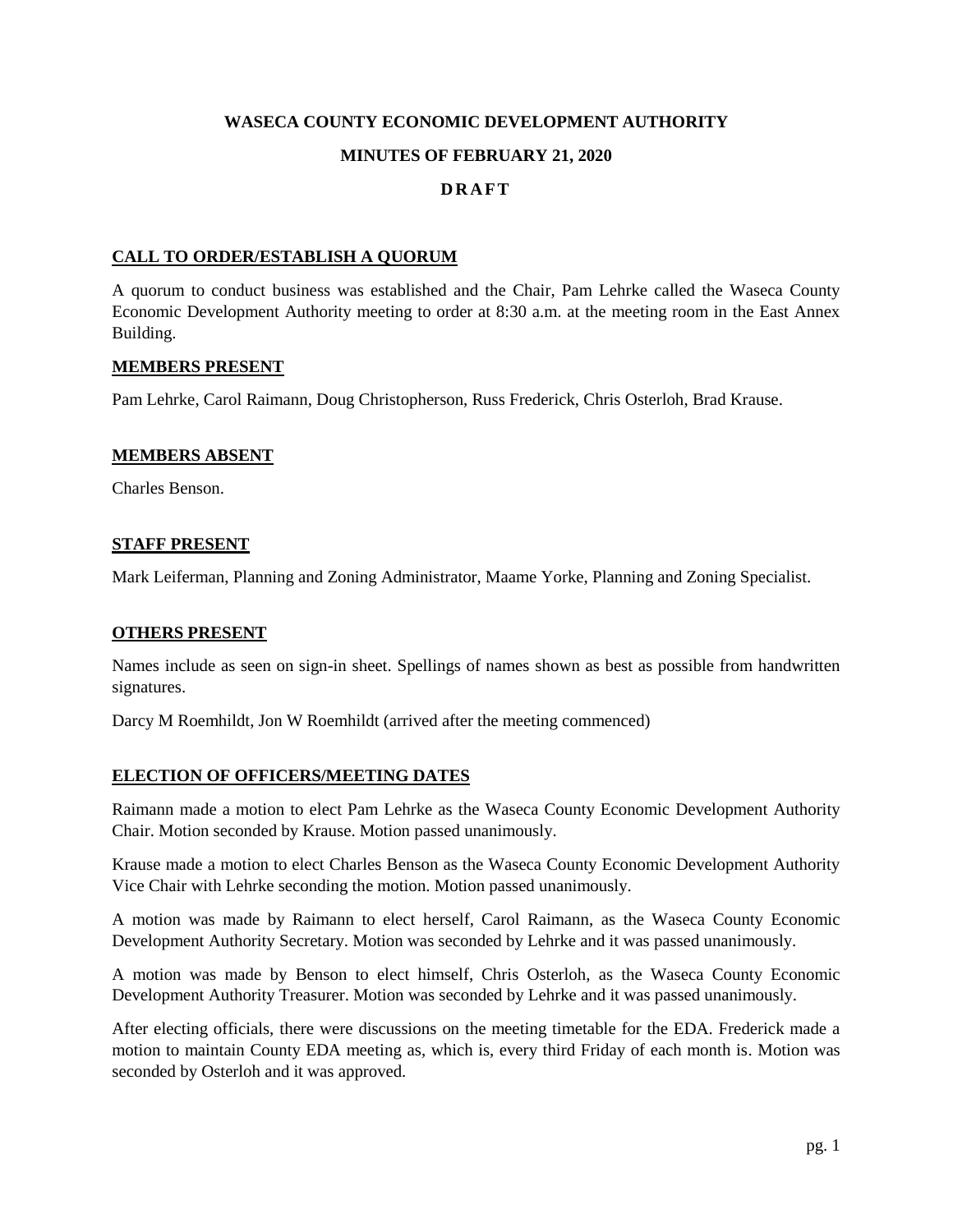### **APPROVAL OF AGENDA**

Frederick made a motion to approve the agenda as amended with Christopherson seconding. Motion passed unanimously.

### **APPROVAL OF MINUTES – November 15, 2019**

Osterloh made a motion with Lehrke seconding to approve the November 15, 2020 minutes. Motion passed unanimously.

### **BILLS AND COMMUNICATIONS:**

None

#### **REPORTS – Member Reports:**

Raimann updated the EDA on Discover Waseca special meeting to be held in the month of April to talk about inventorying community assets. She mentioned the University of Minnesota would provide the Committee a road map and also inform them about options to make the community attractive and thrive in tourism.

### **UNFINISHED BUSINESS:**

Mark Leiferman gave the Waseca County EDA and Update on the County Broadband Study. He mentioned was putting together a grant application to get half of the feasibility study funded through the Blandin Foundation. The feasibility study would outline the options for the county to reach the broadband requirements and also give an indication about the costs and the populations/areas to be served.

Maame Yorke briefly updated the EDA updates on the Trail Masterplan. She mentioned plans are underway to formally submit application for Regional Trail Designation and consequently grant application in a couple of months.

#### **NEW BUSINESS:**

#### **Revolving Loan Fund (RLF) Request – Ruff' Life Kennel.**

Leiferman presented a PowerPoint on the \$35,000 revolving loan fund request for Ruff' Life Kennel proposed to be located at 1178-380<sup>th</sup> Ave. He stated that the EDA had \$30,895 in the fund and had advised the applicants on that. He further provided site information of the proposed kennel facility and mentioned the applicants had requested for a conditional use permit and code amendment to allow for the location of the proposed use. The applicants have their house and garage on site and construction of the kennel (24' x 52') has already been started.

Leiferman further presented the Waseca County UDC requirements for Kennel facilities in the A-1 Agricultural Protection Zoning District.

*§ 6.08 A-1 AGRICULTURAL PROTECTION DISTRICT STANDARDS.*

*(C) Conditional uses (see Article 4 for accessory uses). Accessory uses are subject to the standards found in Articles 3, 4 and 6 of this ordinance:*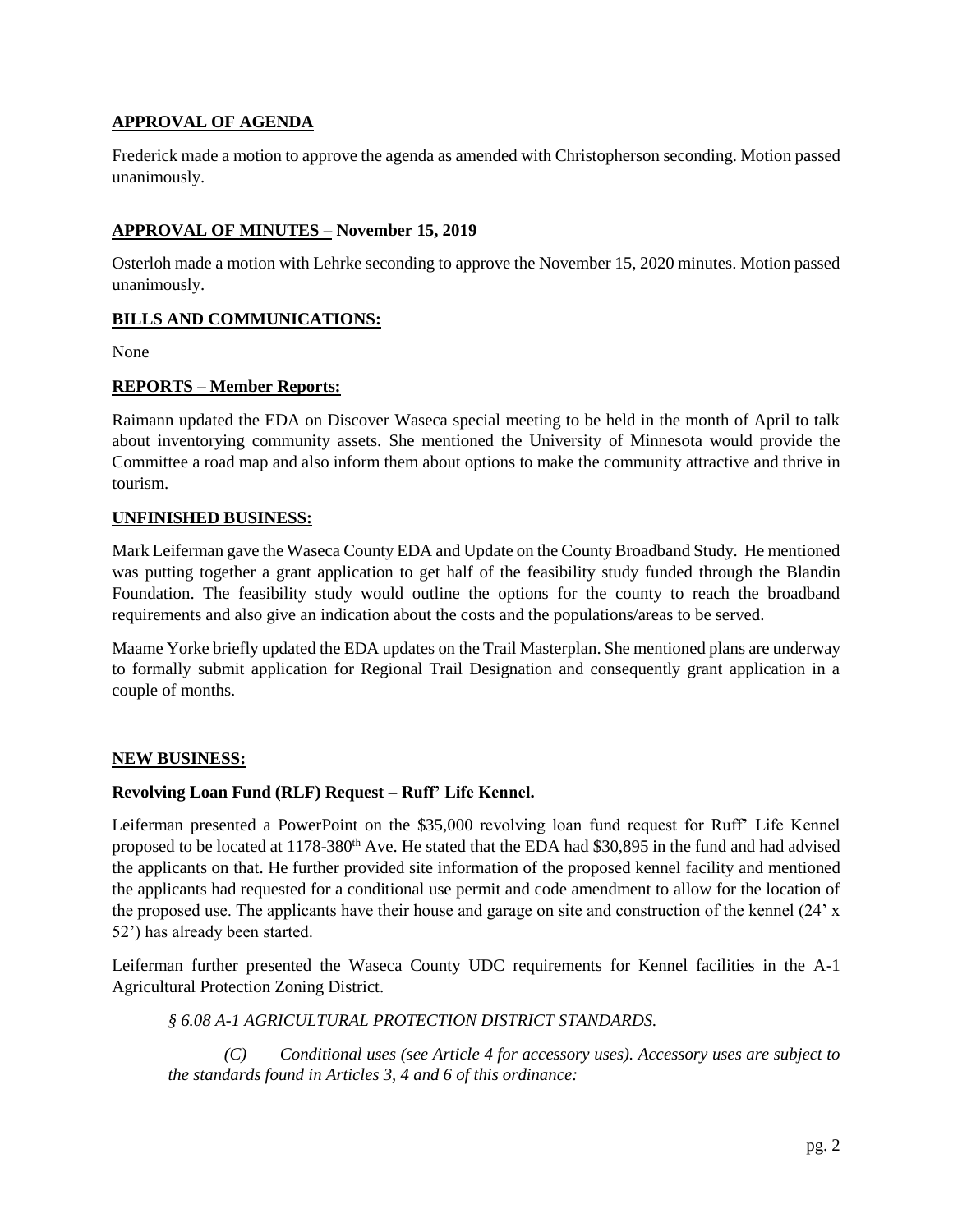*(26) Veterinary and animal clinic and facilities for the care and/or breeding of animals, including kennel and animal crematorium;*

### *§ 6.16 SPECIFIC STANDARDS FOR COMMERCIAL AND INDUSTRIAL USES.*

*(FF) Veterinary and animal clinic and facilities for the care and/or breeding of animals including kennel and animal crematorium.*

*(1) Site plan. Site plan review shall be required.*

*(2) Facility design. All veterinary clinics or hospitals shall provide indoor facilities having adequate heating, ventilation and lighting and outdoor facilities having shelter from the elements. Facilities shall have proper drainage and a plan for manure management.*

*(3) Exercise areas. All animal runs or exercise areas shall be located at least 100 feet from any adjoining property line if there is a residence or platted residential lot within 1,000 feet of such runs or exercise areas. If there is no residence or platted lot within 1,000 feet, the setbacks of the runs or exercise areas shall be equal to the accessory building setback of the underlying district. Outdoor animal runs or exercise areas are prohibited within the VM Village Mixed-Use District.*

*(4) Licenses. Facilities must obtain all required state and federal licenses or operational permits.*

*(5) Parking. Parking and loading shall meet the standards found in § 6.15.*

Leiferman further presented the documents provided by the applicants as part of the application and listed within the EDA policy as outlined below. Note that the outstanding documents are underlined.

- Business Plan describing the scope of the project
- Project budget
- Private financing commitment
- Equity investment commitment
- Proposed security
- Company pro forma financial statements for the previous 2 years
- Personal pro forma financial statements for the previous 2 years
- Credit check release (not received the credit check but coordinating that with Southern Minnesota Initiative Foundation)
- Mortgage of property to be improved (to be provided by Waseca County)
- Proof of insurance of property to be improved
- Number of jobs to be created or retained
- Wage information
- Amount of loan request
- Other documentation as requested

Leiferman then presented the uses and sources of funds statement as submitted by the applicants below: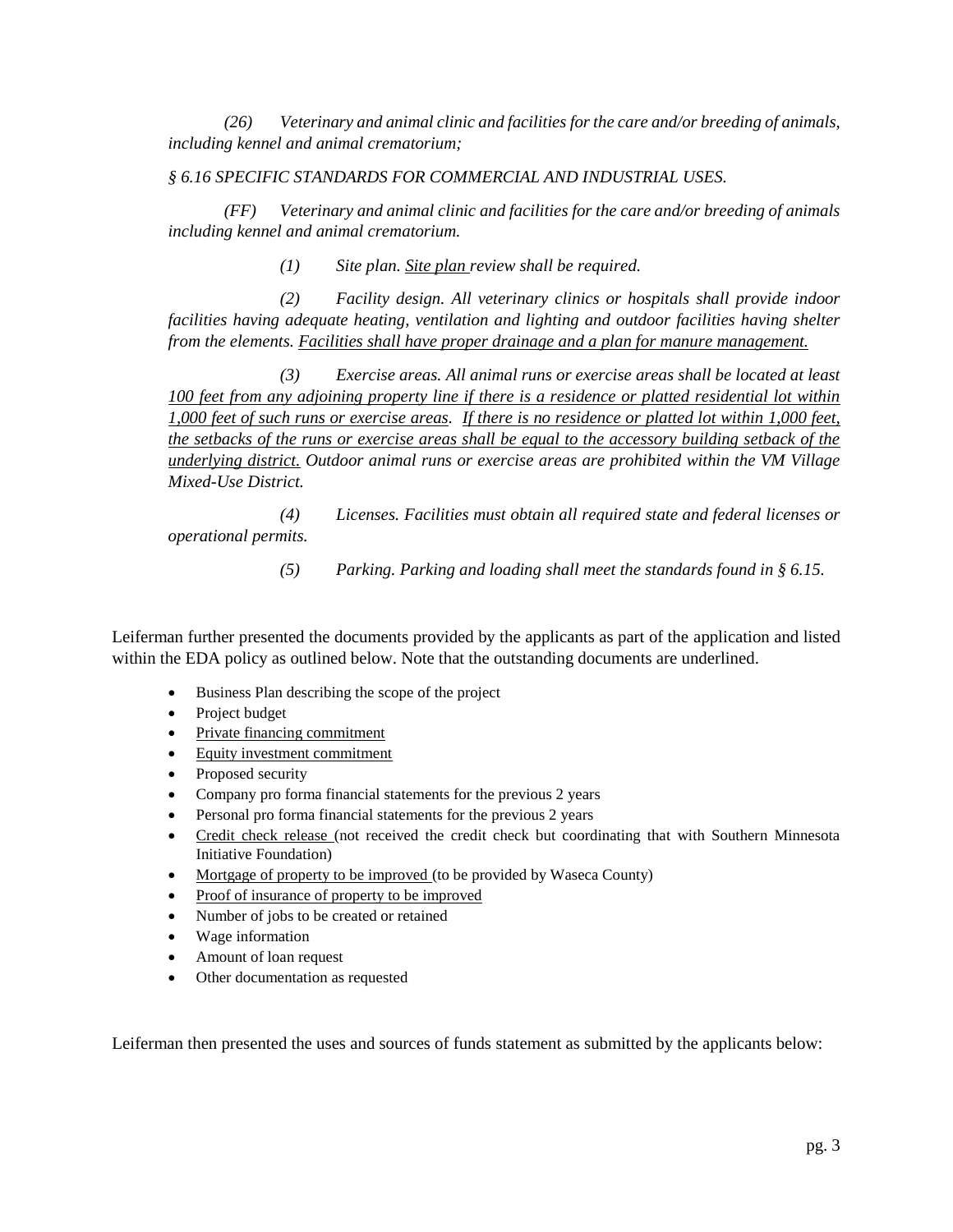|                       | <b>Bank SMIF</b> | <b>Waseca Cty</b> | Owner     | <b>Total</b> |
|-----------------------|------------------|-------------------|-----------|--------------|
| Building and supplies | 7,096.13         | 35,000.00         | 14,642.87 | 56,739.00    |
| land prep             | 2,500.00         |                   |           |              |
| F F & E E             | 8,233.87         |                   |           |              |
| Inventory & supplies  | 1,870.00         |                   |           |              |
| signage               | 500.00           |                   |           |              |
| legal                 | 500.00           |                   |           |              |
| closing costs         |                  |                   | 2,000.00  |              |
| contingency 10%       | 5,700.00         |                   |           |              |
| working capital       | 5,000.00         |                   |           |              |
| website               | 1,500.00         |                   |           |              |
| opening marketing     | 1,500.00         |                   |           |              |
| <b>CUP</b>            | 600.00           |                   |           |              |
| Total                 | 35,000.00        | 35,000.00         | 16,642.87 | 86,642.87    |

The applicants provided the EDA with an appraisal which shows a value of \$220,000 before Kennel

Some questions related to the appraisal include

- Whether or not to see updated appraisal with the building shown?
- Whether or not to require the applicants show another source of collateral?

Some of staff questions/concerns include

- Does the County need bid documentation, Paid Receipts and/or Lien Waivers for all of the expenditures shown?
- Has any work been completed in the last 90 days that could result in liens?
- Is there sweat equity in the expenditure
- Request bid documents to firm up the numbers in this particular instance.
- Documentation show that the business is an LLC. Can the applicants provide documentation? Is the house and business on the same property? Is the LLC leasing from the owners?

Leiferman went on the mention that the balance sheet provided by the applicants showed an equity figure of \$71,409.12; however, after all said and done, their equity is around \$16,643 because of the a loan refinancing. He then further presented the income revenue statements of the applicants. Response from the applicants (Darcy) indicated that sales projections were based on if they were full every day, income generated would be \$500 per day (\$15,000 per month). Calculations were based off of 20 days per month full (\$10,000) to start out and averaged over the year for those times. Leiferman then mentioned that he doesn't have a lot of information about whether or not those numbers could be achieved or not. The applicants also provided information on peak days for the business and again Leiferman mentioned he had limited knowledge about the proposed business and thus unable to tell if the numbers could be achieved.

#### **Loan Criteria**

Leiferman went over the Loan Criteria as follows:

A. Eligible Activities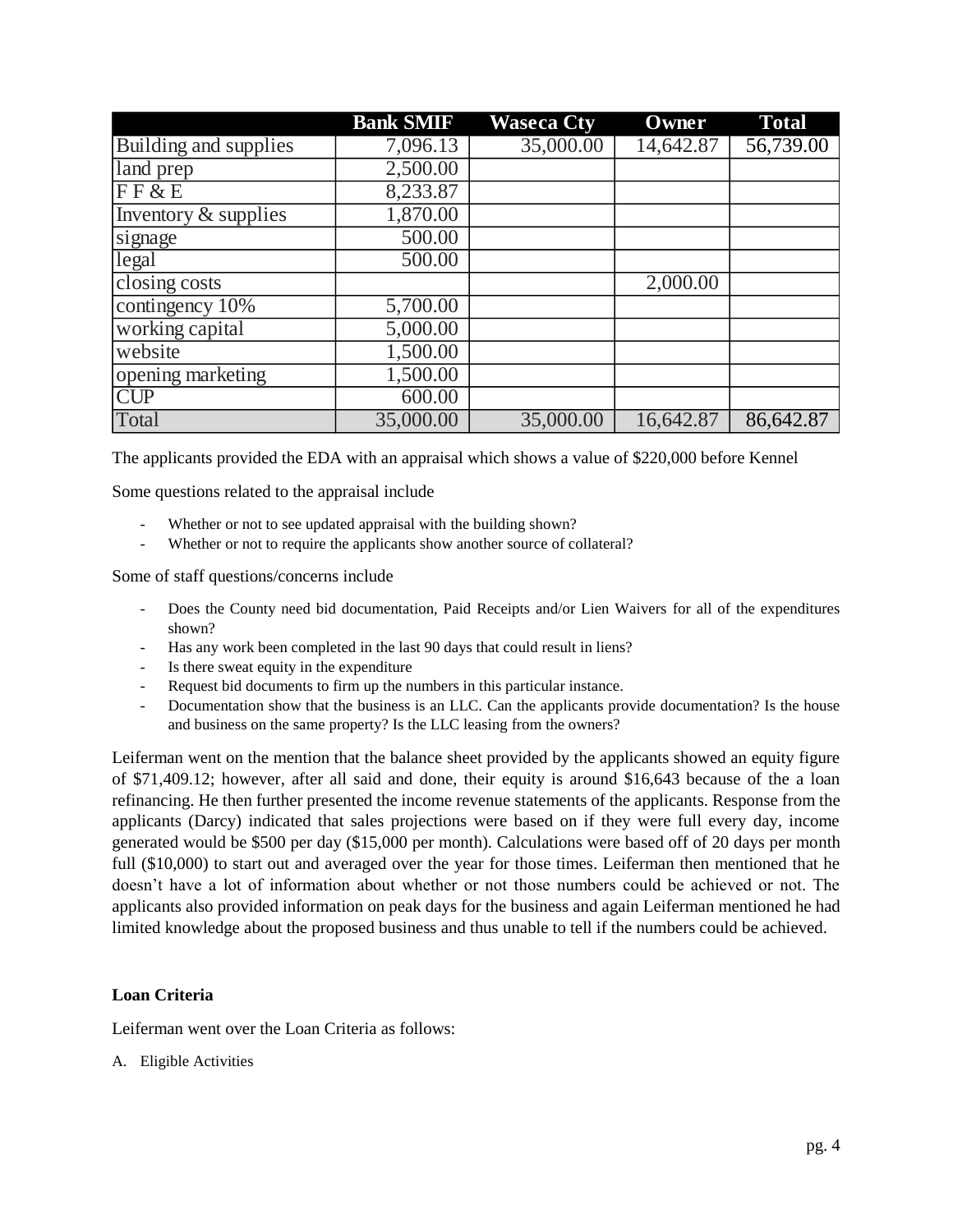Loan funds may be used to assist small businesses primarily by providing financial assistance for the following types of activities, including but not limited to:

- 1. New Building Construction and Structure Rehabilitation
- 2. Code compliance
- 3. Employee recruitment and retention
- 4. Commercial building facade enhancement.
- Only one active revolving loan fund may be granted per establishment/property.

#### B. Eligible Applicants

Applicants may be a small business or developers who are organized as proprietorships, partnerships, Limited Liability Companies or corporations. Waseca County may make exceptions to eligibility on a case by case basis. Furthermore, the applicant must also demonstrate proof of the following:

- 1. Ownership of the subject property.
- 2. Property insurance.
- 3. Property taxes paid and current.
- 4. Freedom from all judgments, liens, agreements, consent decrees, stipulations for settlements, or other such actions.
- 5. Compliance with all applicable Waseca County ordinances and plans.
- C. Eligible Costs
	- 1. Improvements to the land which are a portion of the overall project cost including but not limited to grading, new streets or access drive improvements, parking lots, utilities, and landscaping.
	- 2. Purchase or renovation of buildings.
	- 3. Purchase of major machinery or equipment that have a defined useful life of at least five years.
	- 4. Building construction to include engineer and architect fees.
- D. Ineligible Activities

In addition to the inability to satisfy the criteria for eligible applicants and activities, the following activities also qualify as ineligible:

- 1. Ineligible activities. Funds may not be used for lending or investment organizations, non-profit institutions, gambling organizations, land speculations, or any activity otherwise deemed illegal by federal, state, or local law.
- 2. Ineligible costs. Ineligible costs include management fees, financing costs, franchise fees, debt repayment or consolidation, moving costs, refinancing, and operating costs or working capital.
- 3. Contract for Deed and/or Ground Lease. Projects involving a contract for deed or a ground lease will not be considered for County Revolving Loan Funding.

#### **LOAN CRITERIA - Loan Terms and Conditions**

The County shall make available to eligible applicants direct low-interest loans for the purpose of encouraging economic development, redevelopment, job creation and/or retention, and preservation of existing businesses in the County.

- A. Loan amount. There are maximum and minimum loan amounts for eligible projects.
	- 1. The maximum loan available from the revolving loan fund for each eligible project is limited to \$40,000 or 40% of the total project cost, whichever is less. (Fund Balance: \$30,895)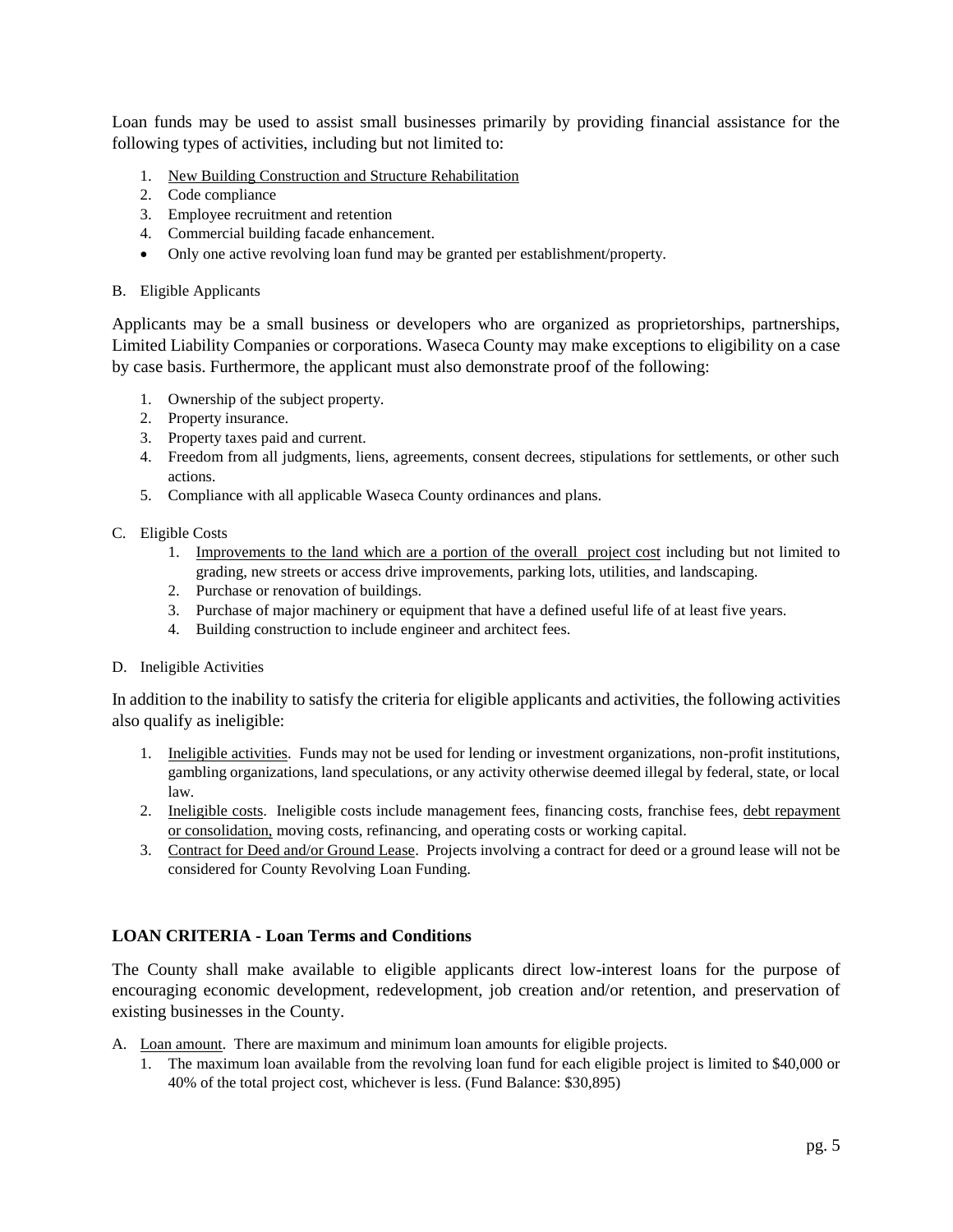- 2. The minimum loan amount available from the revolving loan fund for each eligible project is limited to \$10,000.
- B. Interest rate. The interest rate shall be a fixed rate established at 2% less than the reference rate of U.S. Bank National Association on the date of the application; but shall not be less than 3%. As at the date of the application  $2 - 5 - 2020$ .
- C. Term. The term of the loan will be tied to the useful life of the assets being financed. The County withholds the right to deviate from these terms on a case-by-case basis. Any deviation from these terms shall be documented in the County Board resolution and meeting minutes that stipulate the public purpose served by the variation. In no case shall any project have a longer finance term than 20 years.
	- The following general terms and their respective maximum finance terms apply:
	- Major machinery  $&$  equipment 7 years.
	- Land and building acquisition 15 years.
	- New construction and renovation 15 years.
- D. Balance due. All loans to recipients, regardless if they qualify as a business subsidy, are not assignable. All balances will be due and payable if and when:
	- The loan recipient sells or otherwise transfers any or part of his/her/their interest in the property.
	- The loan recipient fails to meet any of the guidelines established within this document before the maturity date of the loan.
	- The loan recipient relocates any part or all of the business outside of the Waseca County.
- E. Job creation  $&$  wage goals. The County's policy for job creation  $&$  wage goals shall be consistent with Minnesota Statute §116J.8731 and the provisions of the Minnesota Investment Fund (Revolving Loan Fund), which states, "Any borrower receiving revolving loan fund assistance must pay each employee total compensation, including benefits not mandated by law, that on an annualized basis is equal to at least 110% of the federal poverty level for a family of four. The federal poverty level changes annually."

In addition, the borrower must create, maintain, or demonstrably save one permanent full-time job for each accepted application. Each permanent full-time job must be created or saved within two years of the loan closing. Micro-enterprise loans are exempt from this requirement. ???

Any recipient of revolving loan fund assistance, whether or not the loan qualifies as a Business Subsidy as defined in Minnesota Business Subsidy Law, shall comply with the County's policy for number of jobs created and wages those jobs are to be paid.

- F. Slum and Blight. Funds may be expended for economic development activities, such as commercial rehab, which aid in the elimination of slum or blight. Applicants for slum  $\&$  blight remediation need to meet the definition under state & local law.
- G. Equity Participation. There shall be a minimum of 10% equity investment of total project costs required of all applicants.

Leiferman mentioned the debt to equity ratio was high.

- H. Collateral Requirements. All loan agreements will be secured by one or more of the following: mortgage and a promissory note, and/or other security agreement as required by the County; and
	- The revolving loan fund may take a subordinate position to the primary lender on the assets financed; and
	- Letters of commitment from all funding sources must be submitted for the application to be deemed complete; and
	- Personal guarantees of persons with ownership interest of 25% or greater are required.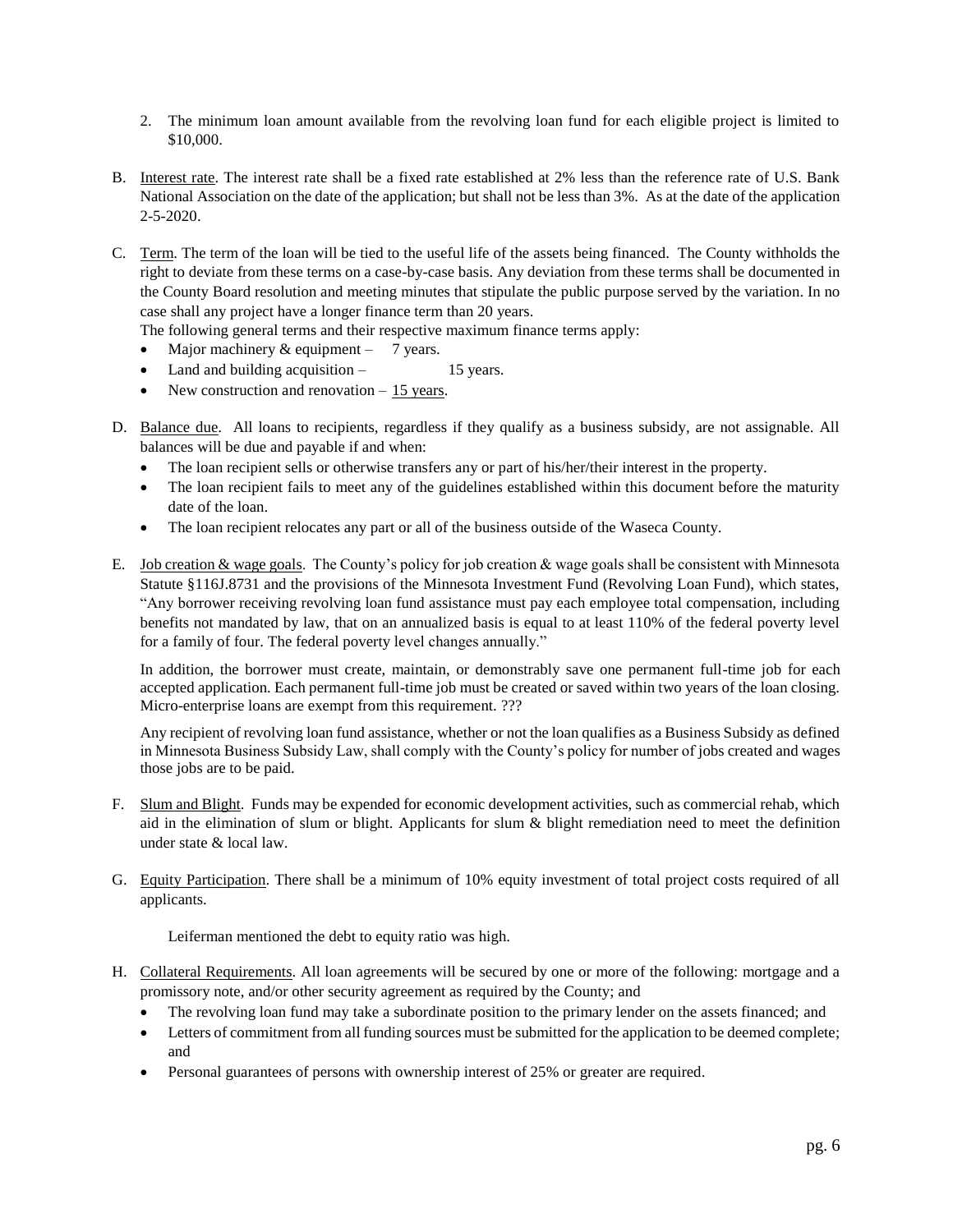Leiferman mentioned the EDA might want to talk with Southern Minnesota Initiative about sharing a second lien position on the structure and requesting to be a beneficiary of the applicant's State Farm life Insurance Policy as requested by EDA Member Raimann.

- I. Loan Repayments. Repayment of the loan must begin within one month of construction completion, when the building is put into use or when the applicant takes possession of machinery and equipment purchased with the loan funds. Construction may be considered completed when a final inspection is completed by the Planning and Zoning Administrator staff.
- J. Loan Prepayments. Prepayments are permitted where the borrower makes the county whole for any losses or costs associated with the prepayment.
- K. Notifications. Applicants will be notified in writing of the following:
	- Within 7 days the applicant will be informed of the EDA recommendation to the County Board.
	- Within 15 days the applicant will be informed of award or denial after final action has been taken on their revolving loan fund application.
	- Within 60 days of final approval the County will close the loan and deliver all loan closing documents and a final debt service schedule. In exchange, the borrower will deliver to the County its loan obligation which is defined as a bond, note, or other evidence of obligation issued by the borrower to evidence its indebtedness under the loan agreement.
	- Requests for post-closing amendments and modifications following award, closing or disbursement of funds to the underwriting of the original request require County approval and shall be presented at the next scheduled meeting of the County Board.
- L. Loan Declination. The County will not make a loan if it determines that the loan amount would place an undue burden on the financial resources of the borrower or the borrower cannot demonstrate adequate financial ability to repay the loan or the County otherwise determines that making the loan is not in the best interest of the County.

### **ADMINISTRATION**

As described herein, the following procedures shall apply:

- A. The Waseca County Economic Development Authority shall serve as the loan review committee. The final determination on all revolving loan applications rests with the County Board.
- B. The loan review committee shall consist of the members and Board representatives of the EDA. Ex-officio non-voting members shall include one banker (if no EDA member is a bank employee), the County Administrator, and the Planning and Zoning Administrator.
- C. All County officials, employees and members of the EDA shall comply with the applicable federal, state, and local conflict of interest law.
- D. All requests for financial assistance from the Revolving Loan Fund, whether or not they qualify via statute as a business subsidy, shall be submitted via the Business Subsidy Pre-Application and Application forms. Each request shall contain the following information: (Note: Underlined items are outstanding)
	- Business Plan describing the scope of the project
	- Project budget
	- Private financing commitment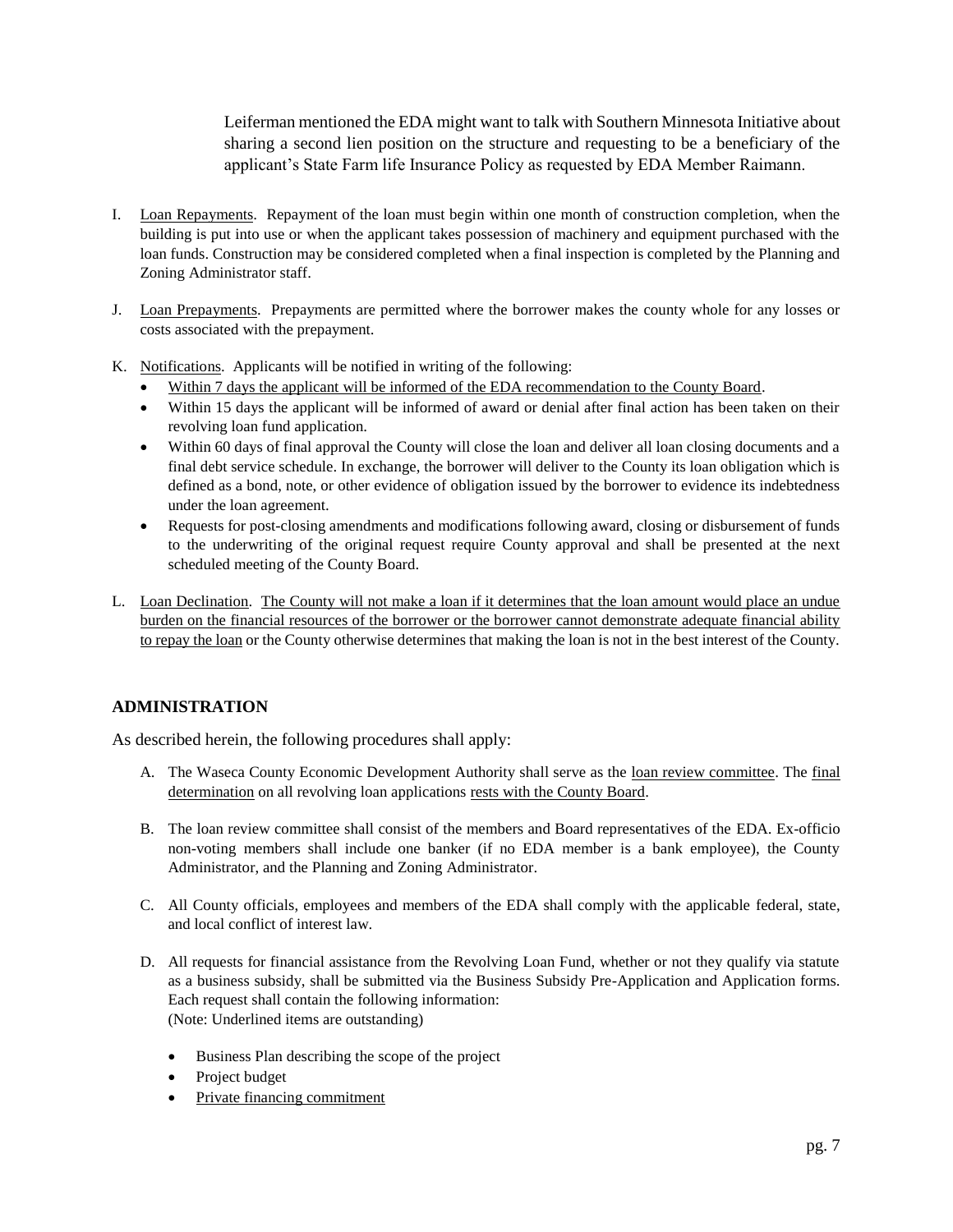- Equity investment commitment
- Proposed security
- Company pro forma financial statements for the previous 2 years
- Personal pro forma financial statements for the previous 2 years
- Credit check release
- Mortgage of property to be improved
- Proof of insurance of property to be improved
- Number of jobs to be created or retained
- Wage information
- Amount of loan request
- Other documentation as requested
- E. Applicant eligibility will be determined by County staff using the pre-application criteria. In addition, County staff will determine if the application is complete and actionable. Incomplete applications will be assigned pending status and the applicant will be informed in writing of the missing documentation.
- F. Applications shall only be accepted on the official form provided by the County and may only be submitted in person to the Office of the County Administrator, Planning and Zoning Administrator or by certified mail. The Pre-Application materials shall be accompanied by a fee of \$300. Any direct costs to review or record the loan shall be paid by the applicant. The application fee must be paid at the time of submission for the applications to be deemed complete.
- G. As part of the eligibility determination process, the County may inspect the property or building designated for improvements for compliance with County ordinances and zoning codes.
- H. A credit check for the company and each of its principal owners shall be authorized for and conducted by County staff or their assigns.
- I. The EDA will review a completed revolving loan fund application and construct a recommendation to the County Board for final approval.
- J. The EDA will base their recommendation on the economic benefit to Waseca County, credit underwriting typical to the lending community including the borrower's ability to repay the loan and the collateral offered to secure the loan, the number of jobs to be created or retained, wage rates of jobs created or retained, and increase in the local tax base.
- K. If approved by the County Board, the applicant will be sent a written commitment letter that will outline the terms and conditions of the loan approval. A copy of the commitment letter will be signed by the borrowers and grantors signifying acceptance of the terms and conditions of the loan proposal and the conditions for funding. Upon the return of the executed commitment letter, the County Attorney will begin the loan closing process.
- L. The County Attorney will prepare documentation and coordinate the closing with the borrower or the borrower's counsel and their primary financial institution.
- M. All program and financial records, supporting documents, statistical records, environmental review records and other records pertinent to the revolving loan program shall be maintained for a period of ten (10) years from the final project report and project closeout date.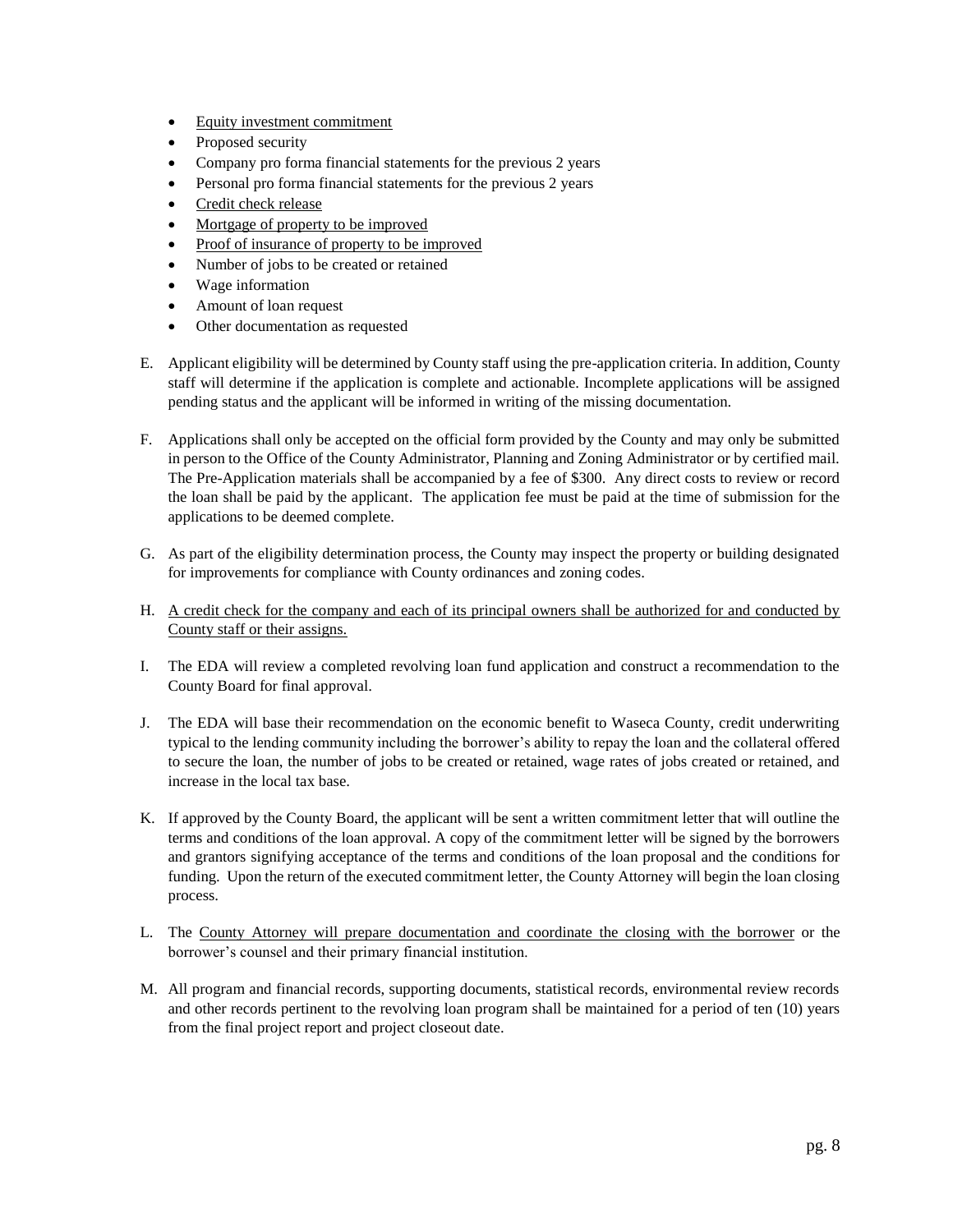### **DELINQUENCY AND DEFAULT**

Should the amounts due not be paid or when any other default occur, such default shall, at the option of Waseca County, be due immediately and payable at that time without further notice (notice of the exercise of such option being expressly waived by the borrowers). In the event suit or action is instituted to collect on any amounts due Waseca County or its Economic Development Authority, the undersigned promises to pay all costs of collection, including reasonable attorney fees incurred in said suit or action. The undersigned hereby waives presentment for payment, demand, notice of dishonor, protest and notice of protest of this Note, and agree that no act, thing or event shall in any way affect or impair their liability to the Waseca County.

All Demands, notices and commitments hereunder shall be in writing and shall be personally delivered or deposited in United States mail, postage prepaid, addressed as follows:

#### **Loan Criteria and Approval**

#### **Issues:**

- County only has \$30,895 to lend.
- Requires approval of a code amendment and conditional use permit (timeline)
- Does the County need bid documentation, Paid Receipts and/or Lien Waivers for all of the expenditures shown.
- Has any work been completed in the last 90 days that could result in liens?
- Loan to value appears low (Loans \$290,000 Equity 16,895). Need Updated Appraisal?
- Methodology to determine income seems week. Do we need more documentation?
- House and Business on the same property. Application list applicant as an LLC. Is the LLC Leasing from the owners?
- Policy: Subordinate to the Primary Lender- Shared second position with SMIF?
- Another Source of Collateral?
- Interest Rate?

Raiman mentioned the applicants need to provide an updated appraisal and further mentioned the interest rate could be 3% for 15 years. She went further to state that she didn't realize the applicants were looking at refinancing their mortgage and didn't know if there was any other collateral.

Lehrke asked if the applicants South Minnesota Initiative Fund Loan had been approved.

Krause asked if the applicants have an LLC now and if they were creating the LLC for property tax purposes. The applicants responded their personal real estate property taxes was under their name and they were planning on sorting the LLC bit.

Lehrke asked if the reduced revolving loan amount will cause any hardship. The applicants responded their estimates where a bit high because of unforeseen circumstances and that the reduced amount might not cause any hardships.

Frederick asked how the income statements were done and how the applicants arrived at the 20 days peak days. Roemhildt mentioned the income statements were based off of a \$25 fee per dog per day.

Frederick went on to ask if the applicants are looking at hiring other people and the applicants responded they were not looking at that option at least not in the first year of operation.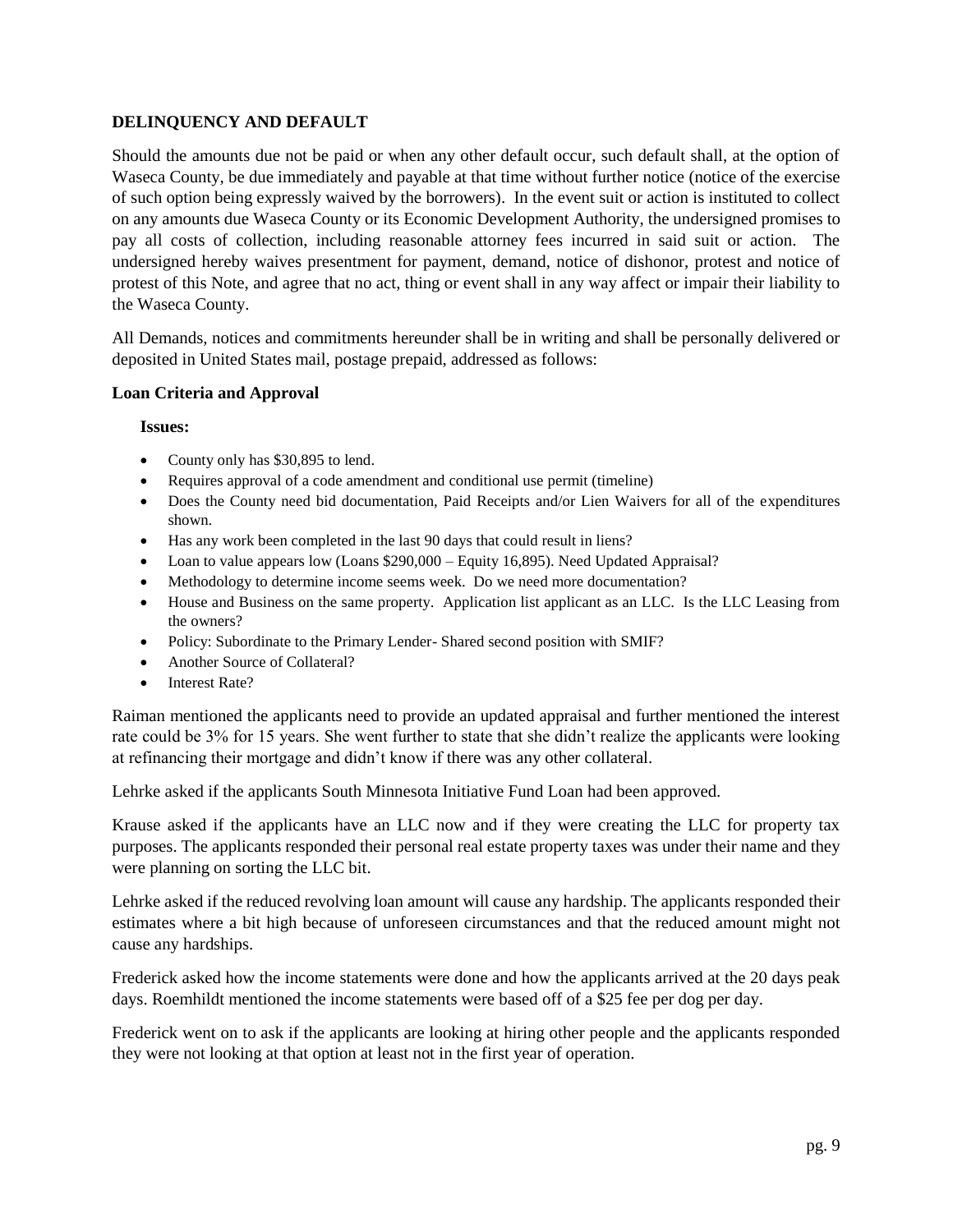### **MOTION ON POLICY AMENDMENTS AND LOAN RECOMMENDATION**

Raimann made a motion to table the applicants request until more information has been submitted before making a recommendation to the COUNTY BOARD. Christopherson seconded the motion and it was passed unanimously.

#### **MISCELLANEOUS**

None

### **ADJOURNMENT**

Frederick made a motion with Lehrke seconding to adjourn the meeting.

Meeting adjourned at 9:40 a.m.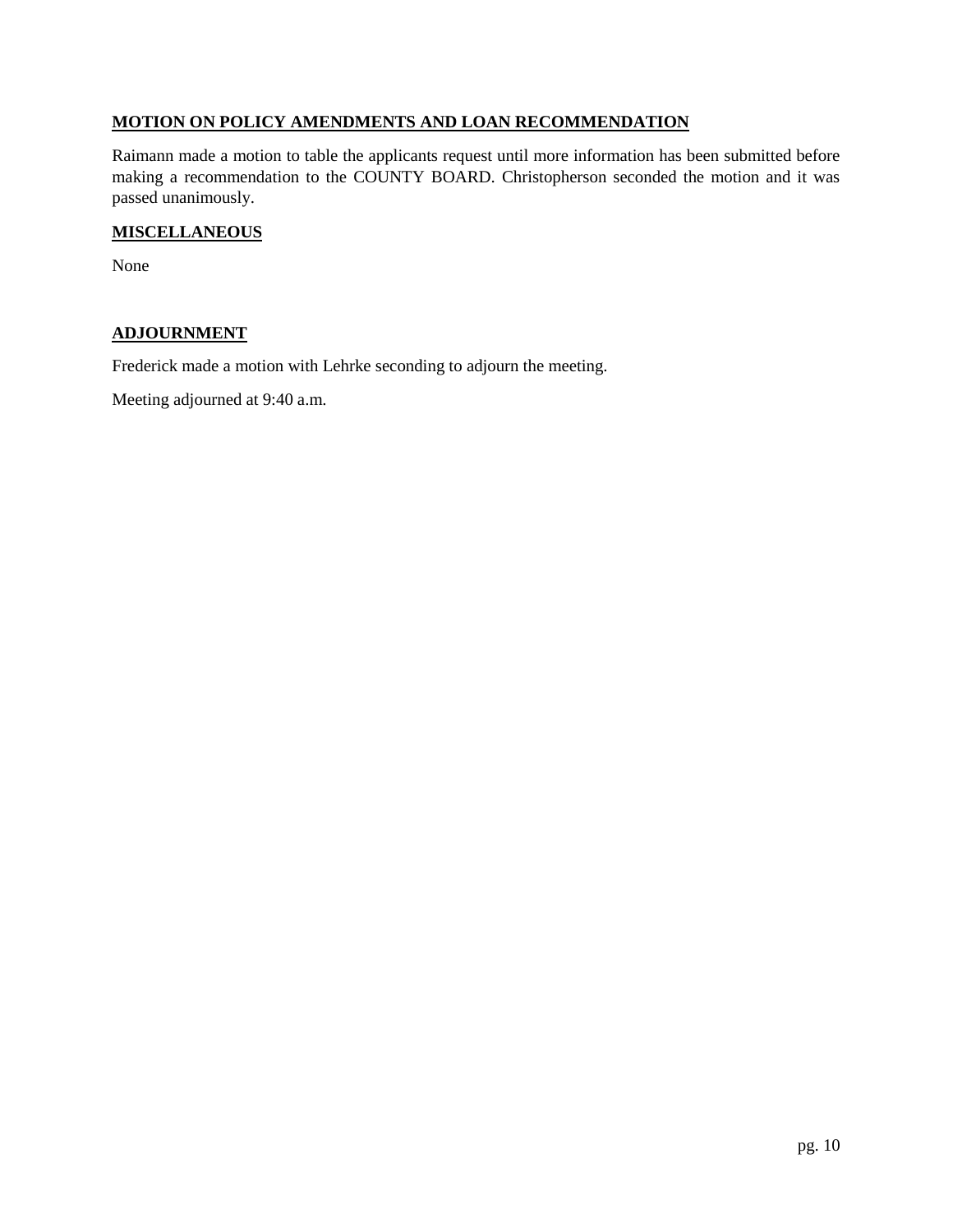

**Waseca County Planning and Zoning Office 300 North State Street Waseca, Minnesota 56093**

**MEETING DATE:** February 21, 2020

| TO:             | Pam Lehrke, Chairperson and<br>the Waseca County Economic Development Authority (EDA) |
|-----------------|---------------------------------------------------------------------------------------|
| <b>FROM:</b>    | Mark Leiferman, Waseca County Planning and Zoning Administrator                       |
| <b>SUBJECT:</b> | Waseca County Economic Development Authority (EDA)<br>Meeting - Agenda Items          |

## **Item 6a - RLF Request- Ruff Life Kennel - Jon and Darcy Roemhildt**

As you know, Waseca County received a Revolving Loan Fund (RLF) application from Jon and Darcy Roemhildt to assist with the development of a dog kennel (Ruff Life Kennel) on their property located at  $1178 - 380$ <sup>th</sup> Avenue, Janesville, MN 56048 (PID 01.005.0950). The applicants are requesting a loan of \$35,000 to assist with the project. This amount was revised to \$30,000 due to County funding limitations. This item was reviewed and tabled at the February 21, 2020 Economic Development Authority Meeting.

At the meeting the EDA advised the applicants that the County might need additional information about the County's collateral position and if the County could share a second position with the Southern Minnesota Initiative Foundation (SMIF). At the EDA meeting the Board also discussed utilizing the livestock at a feedlot the applicants own as additional collateral. The applicants have subsequently provided a list of additional collateral and equipment (provided in separate email) they own as a possible solution to the issue. If the County were to use the new collateral, the loan term might need to be adjusted to 7.5 years. The County has also discussed the possibility of a shared second with SMIF. Below is a summary of the project budget as originally submitted.

|                       | <b>Bank SMIF</b> | <b>Waseca Ctv</b> | Owner     | <b>Total</b> |
|-----------------------|------------------|-------------------|-----------|--------------|
| Building and supplies | 7,096.13         | 35,000.00         | 14,642.87 | 56,739.00    |
| land prep             | 2,500.00         |                   |           |              |
| FF & E                | 8,233.87         |                   |           |              |
| Inventory & supplies  | 1,870.00         |                   |           |              |
| signage               | 500.00           |                   |           |              |
| legal                 | 500.00           |                   |           |              |
| closing costs         |                  |                   | 2,000.00  |              |
| contingency 10%       | 5,700.00         |                   |           |              |
| working capital       | 5,000.00         |                   |           |              |
| website               | 1,500.00         |                   |           |              |
| opening marketing     | 1,500.00         |                   |           |              |
| CUP                   | 600.00           |                   |           |              |
| Total                 | 35,000.00        | 35,000.00         | 16.642.87 | 86,642.87    |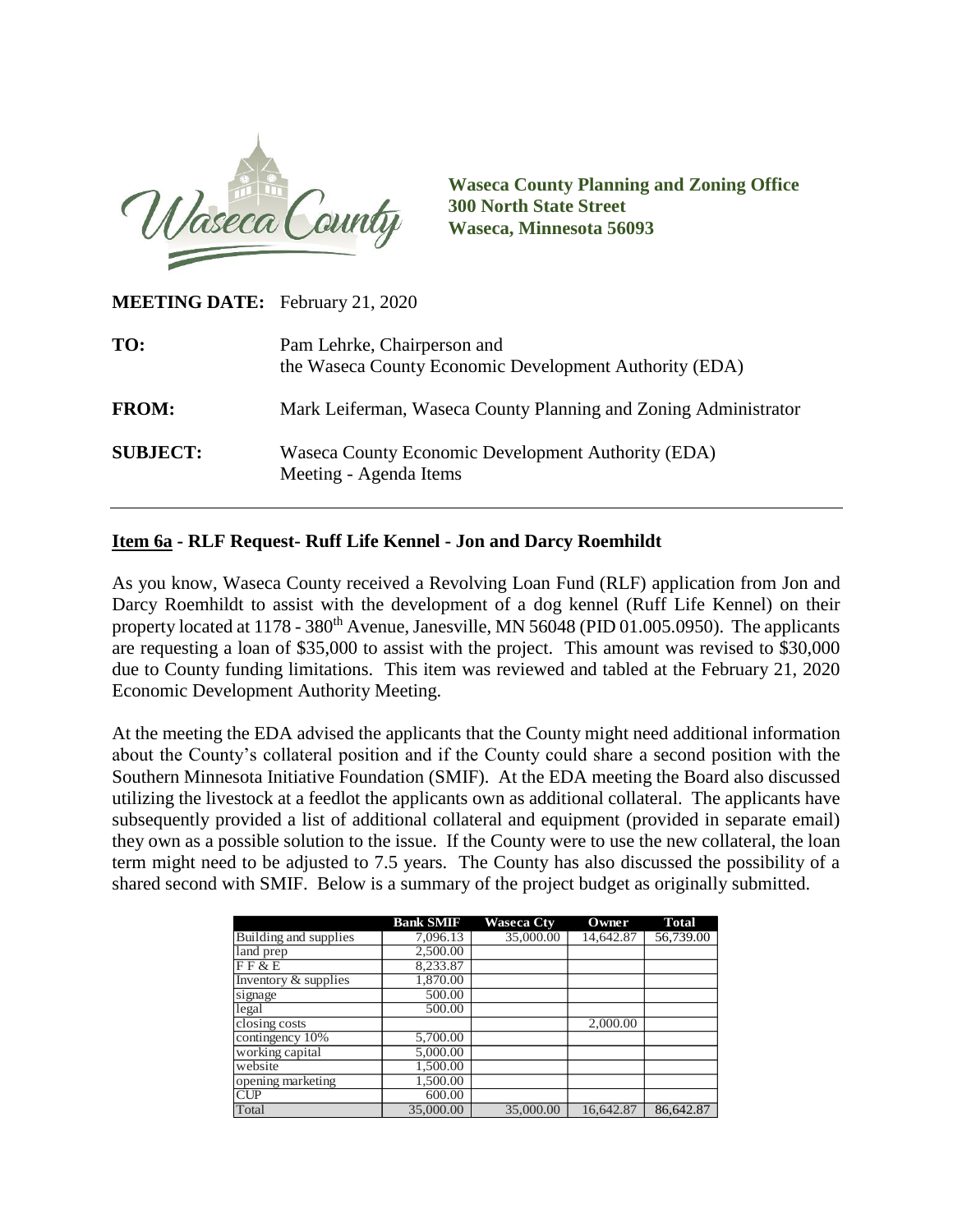As discussed with the EDA last month, the total cost to construct the building, prepare the land, acquire a sign and purchase furniture, fixtures and equipment for the building is approximately \$68,000. The soft costs including inventory and supplies are approximately \$19,000 (19% of the project cost). The applicants have received a commitment for a loan in the sum of \$35,000 (40% of the project cost) from the Southern Minnesota Initiative Foundation (SMIF). The SMIF loan approval is attached to this memorandum. If the County were to provide a \$35,000 the County's share of the project cost would be 40%.

The SMIF loan commitment letter also shows they will be obtaining a credit report and lien search for their loan approval. The County will ask if SMIF would be willing to share this data with County staff (with permission of the applicants).

The applicant have/are refinancing the loan and propose to increase the loan to \$220,000. The applicant's equity would come from the refinancing of the mortgage. The applicant's appraisal suggests the value of the property, as is, is currently \$220,000. They are seeking to have the appraisal amended to show the value following the kennel construction.

# **Loan Criteria Analysis**

- 1. Eligible Activities. Loan funds may be used to assist businesses with new building construction.
- 2. Eligible Applicants. Individual owners (proprietors) would be considered eligible applicants. The applicants will need to provide the EDA with proof of insurance. The County will need to verify that the property is free from liens and judgements. The property taxes were paid in 2019. The use of the property will require a conditional use permit, variance and/or zoning code amendment. Approval of the loan will be subject to such approvals.

## Terms and Conditions

After review of the application materials, staff would conclude that the applicant are applying for this loan to encourage economic development in the form of increasing the tax base and increasing employment; despite the fact that the owners/family are the only proposed employees.

- 1. Loan Amount. The request is for a loan of \$35,000 or 40% of the project costs. There is no private lender associated with this project.
- 2. Interest Rate. If approved, the interest rate would be fixed at 2% less than the U.S. Bank Association rate on February 5, 2020 (the date of payment of the application fee) or at 3%, whichever is greater.
- 3. Term. The Waseca County loan criteria establish the term for loans for new construction projects at 15 years. The loan will be due on sale or due upon violation of any loan agreement.
- 4. Collateral Requirements. The loan will be secured by a mortgage, promissory note and personal guarantees. The loan will be subordinate to two mortgages made by the St. Clair State Bank and may be subordinate to the SMIF Loan.